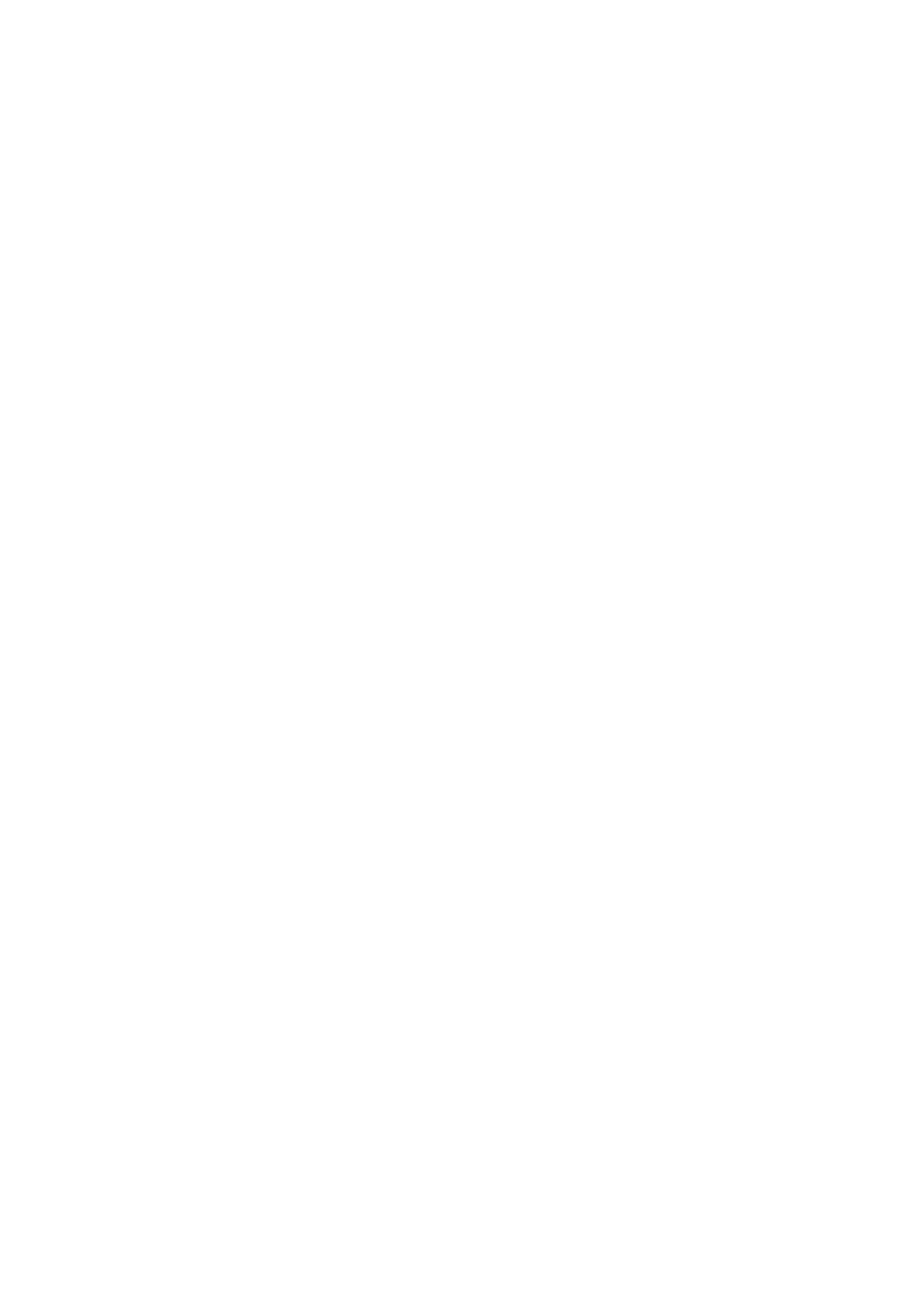



**Bankruptcy (Désastre) (Jersey) Law 1990 – 'Social Désastre'** 

22nd January 2013

#### **Purpose and type of consultation**

This Consultation Paper sets out the proposals to introduce a new form of bankruptcy which gives more discretionary power to the Viscount.

**Closing date:** 12th April 2013

#### **Summary**

A new form of relief for debtors who find themselves in a never-ending cycle of debt is being proposed. The new Law would give the Viscount discretionary power, on the recommendation of an authorised intermediary, to freeze all debts that have been specified in a document that is to be called a Viscount's Remission Order (VRO).

The economic and social implications of the case will be taken into consideration without the need for lawyers and formal court proceedings. This would provide prompt assistance for debtors who are the victims of adversity.

Subject to a qualifying period of residence in the Island, individuals will be eligible for a VRO if –

- their debts do not exceed £25,000;
- they do not own a motor vehicle worth more than  $£2,000;$
- they do not possess other assets exceeding £5,000; and
- their disposable income does not exceed  $£100$  a month (after deduction of tax, social security contributions and normal household expenses).

An intermediary, currently the Jersey Citizen's Advice Bureau, will forward an individual's application, along with their own initial assessment, to the Viscount, who will consider the application.

Once a VRO is registered, all debts specified within the order will be frozen, and creditors to whom they are owed will not be able to call them in. Affected creditors will be issued a copy of the VRO and will be given the opportunity to respond. All objections will be considered and the Viscount may ask for more information. Until a query has been resolved, the Viscount may decide to suspend the VRO. Once a decision has been reached, the VRO can be revoked or amended where necessary. After a year the debtor will be discharged of all debts specified in the VRO.

The main impact of this change is the discretionary nature of the VRO and the quick resolution to an individual's debt problems. It is designed for people without any reasonable prospect of repaying their debts. It does not mean debts are not taken seriously, and it will allow creditors to voice any concerns they may have during the VRO process. A variety of offences will be created for cases of dishonesty.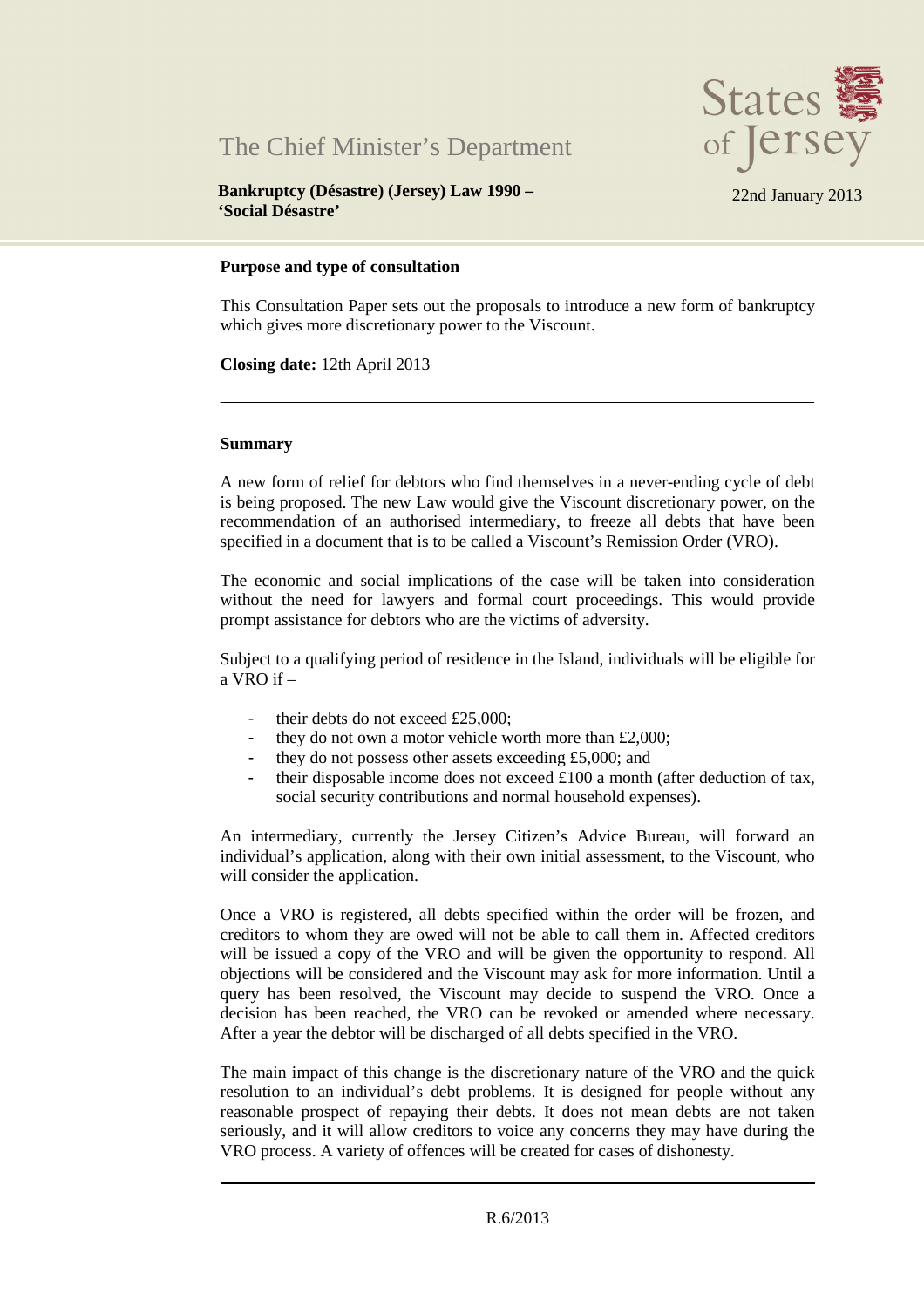A similar scheme in England and Wales, the Debt Relief Order, currently charges a £90 fee. Consideration is being given to a similar charge for a VRO, but it may be that even a nominal amount may be too much for people likely to benefit from a VRO.

# **Please send your comments to:**

Leo Oliveira Project and Research Officer Chief Minister's Department PO Box 140 St. Helier JE4 8QT

# **How to contact us:**

Telephone: 440268 E-mail: l.deoliviera@gov.je Fax: 440409

# **This Consultation Paper has been sent to the following individuals/organisations:**

Treasury and Resources Department Social Security Department Jersey Association of Trust Companies Institute of Directors Jersey Financial Services Commission Jersey Finance Limited Jersey Bankers' Association Law Society Law Commission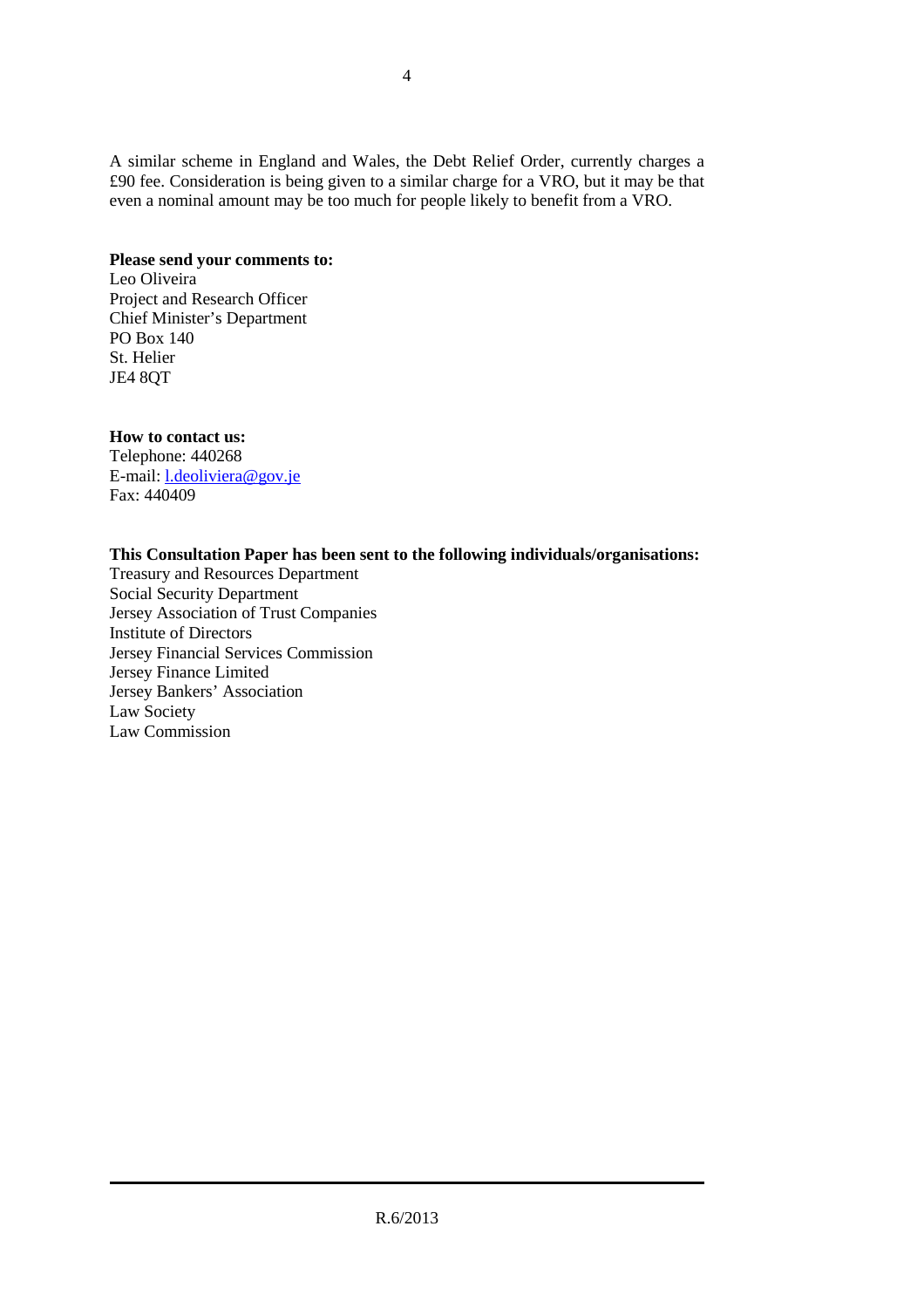## **REPORT AND BRIEF ON PROPOSED REFORMS OF THE LAW RELATING TO 'SOCIAL DÉSASTRE'**

5

#### *A. Introductory*

- 1. **The Report of** the Jersey Law Commission of March 2011<sup>1</sup> entitled "Social" Désastre" raised the possibility of introducing a new form of bankruptcy that conferred a wider discretion to make orders for bankruptcy, a discretion that would enable the court to consider "*not only the economic but also the social implications of the case*" and whereby "*such implications could include not only the prejudice caused to debtors who find themselves in a never ending cycle of debt with no reasonable prospect of payment [but] also the genuine concern of society to ensure that all individuals take debts seriously*".
- 2. The Legislation Advisory Panel has given consideration to possible forms of process by which such a goal might be attained. Indeed the Panel has gone slightly further and has sought to identify a summary process – avoiding the need for lawyers and formal court proceedings – which would afford respite and eventual discharge to certain insolvent debtors in good faith who had been the victims of adversity.

For convenience, such process – involving the Viscount, as will be seen below – is referred to in this Paper as a process leading to a 'Viscount's Remission Order' ("VRO").

- 3. Fundamentally any such process and remedy should
	- (a) be discretionary;
	- (b) relate only to certain qualifying types and amounts of debt;
	- (c) be subject to a qualifying period of residence in Jersey;
	- (d) not affect any current bankruptcy proceedings;
	- (e) be made to the Viscount through the intermediary of the Jersey Citizens Advice Bureau ("JCAB")<sup>2</sup>;
	- (f) be decided quickly, *i.e.*
		- (i) by the Viscount,
		- (ii) without having to go to court,
		- $(iii)$  but still enabling the creditor(s) to object;
	- (g) contain adequate sanctions in cases of dishonesty.

 $\overline{a}$ 

 $<sup>1</sup>$  Topic report No. 1/2011/TR.</sup>

 $2^{2}$  Similar to the procedure for a 'debt relief order' in England and Wales under Part 7A of the Insolvency Act 1986 of the United Kingdom – see further below under 'Qualifying debts' and footnote 3. As will be seen, this Paper envisages that JCAB and the Viscount will effectively work in collaboration to facilitate the availability of the remedy.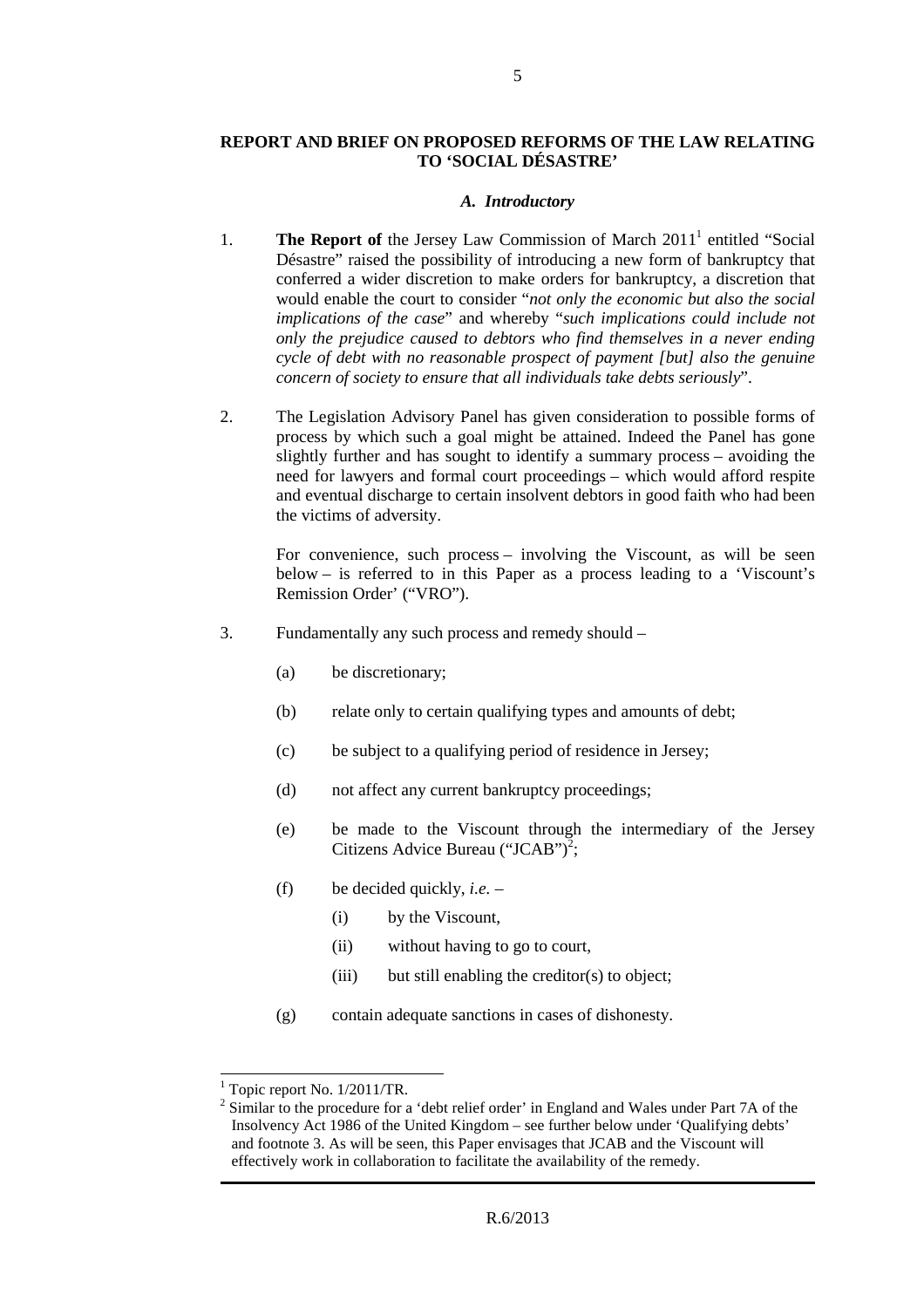# *B. Basic principles and procedure*

#### *Discretionary remedy*

- 4. The remedy is intended to be available to an insolvent debtor who cannot pay his or her debts by reason of adversity; that is adversity in the dictionary definition sense of: "*The condition of adverse fortune; distress, trial, or affliction; an adverse circumstance; a calamity etc*." [Shorter Oxford English Dictionary 3rd Ed.]
- 5. There will also be a requirement of good faith. In other words, the relief obtained by the debtor will be in the nature of an equitable remedy, thus attracting the 'clean hands' requirement for applications such as for the grant of a *remise de biens*. [See *In re Mickhael*, 2011 JLR 1.]
- 6. Further provision will be made in relation to factors evidencing bad faith to which we shall come in Part C below.

#### *Insolvency*

7. First and foremost the debtor must be an individual who is unable to pay his or her debts.

## *Qualifying debts*<sup>3</sup>

- 8. Such an individual (if paragraphs 4 and 5 above are met) may seek a VRO in respect of his or her qualifying debts. A "qualifying debt" means a debt which  $-$ 
	- (a) is for a liquidated sum payable either immediately or at some certain future time; $4$  and
	- (b) is not an excluded debt.<sup>5</sup>
- 9. A debt is not a qualifying debt to the extent that it is secured.
- 10. Specifically
	- (a) the debtor must owe less than  $£25,000^6$  in qualifying debts;

 $\overline{a}$  $3$  In relation to what constitutes a qualifying debt, the Panel has drawn inspiration from the régime of 'Debt Relief Orders' ("DROs") introduced by Part 7A of the Insolvency Act 1986 of the United Kingdom (sections 251A *et seq* inserted by the Tribunals, Courts and Enforcement Act 2007 (c. 15) ss. 108(1), 148(5), **Sch. 17**; S.I. 2009/382, **Art. 2)**.

<sup>&</sup>lt;sup>4</sup> Note that, in England and Wales, income tax debts that are determined (by returns or assessments) by H.M. Revenue and Customs at the date of the application for the DRO are considered to be liquated debts and thus qualifying debts for the purposes of a DRO. But see paragraph 12c.

<sup>&</sup>lt;sup>5</sup> See paragraphs 11 and 12.

 $6$  Or such other sum(s) as the Minister for Treasury and Resources ("the Minister") may by Order prescribe.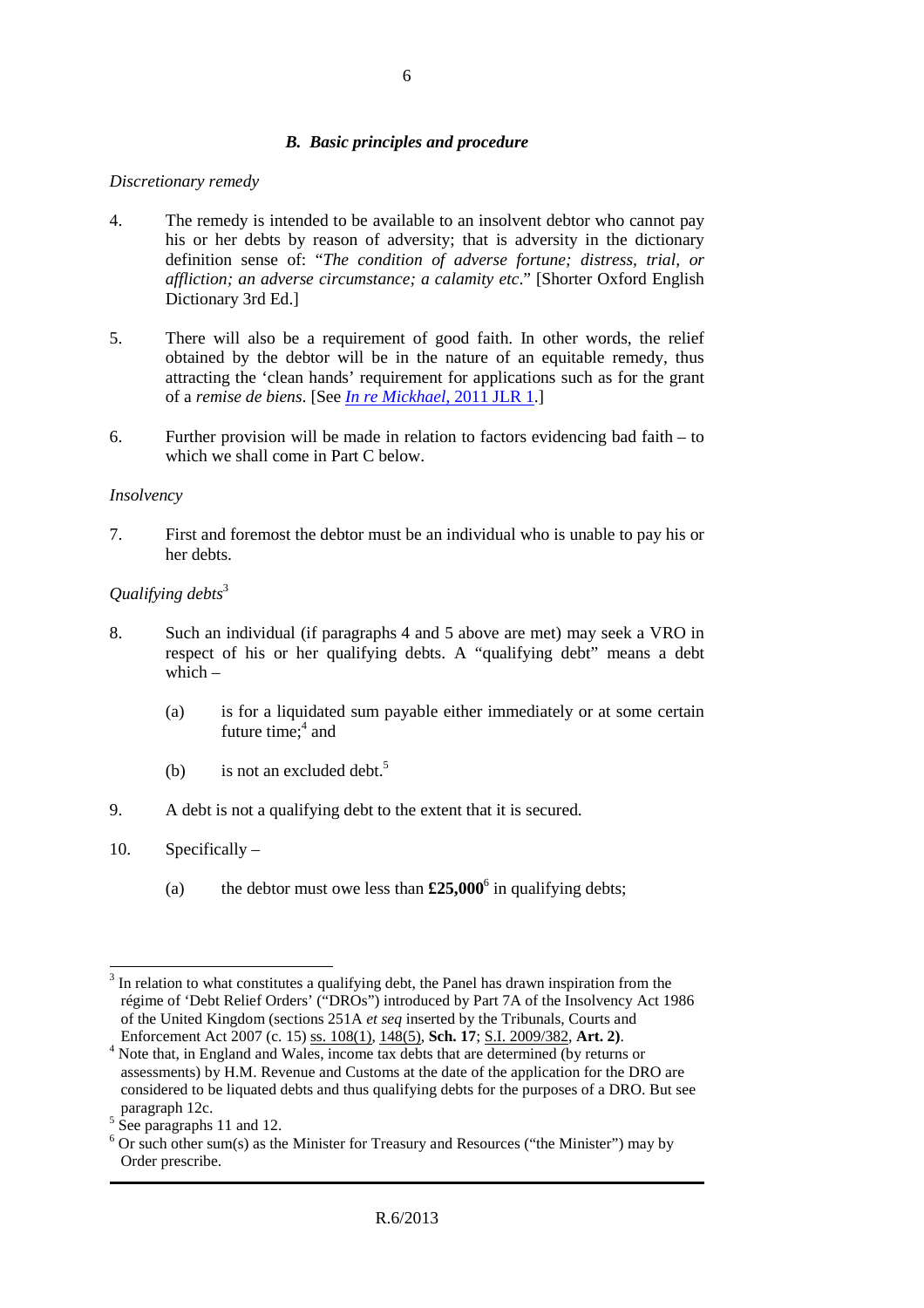- (b) the debtor may own a car to the value of  $\pounds2,000^7$  but the total value of his/her other assets must not exceed **£5,000**<sup>8</sup> ;
- (c) after deduction of tax, social security contributions and normal household expenses, the debtor's disposable income must be no more than  $\pmb{\pounds}$ **100 a month**<sup>9</sup>.

#### *Excluded debts*

- 11. An excluded debt is a debt of any description prescribed by Order of the Minister as excluded from being a qualifying debt.
- 12. Such excluded debts would generally be  $-$ <sup>10</sup>
	- (a) any fine imposed for an offence (including an obligation to pay a lump sum or to pay costs) including a compensation order;
	- (b) any obligation (including an obligation to pay a lump sum or to pay costs) arising under an order made in family proceedings, including any maintenance order within the meaning of Article 1 of the Maintenance Orders (Enforcement) (Jersey) Law 1999;
	- (c) all sums payable to the Health Insurance Fund under the Health Insurance (Jersey) Law 1967, to the Social Security Fund under the Social Security (Jersey) Law 1974 and to the Comptroller of Taxes under the Income Tax (Jersey) Law 1961;
	- (d) any obligation arising under a confiscation order made under the Drug Trafficking Offences (Jersey) Law 1988 or the Proceeds of Crime (Jersey) Law 1999;
	- (e) any debt which consists of a liability to pay damages for negligence, nuisance or breach of a statutory, contractual or other duty, being damages in respect of the death or personal injury to any person;
	- (f) any debt incurred by fraud.

#### *Qualifying age and residence*

13. The debtor must have reached full age (18) at the time an application is made and have been ordinarily resident in Jersey during the **3 years** prior to the application date.

#### *Existing bankruptcy proceedings*

14. The debtor must not, when the VRO is made, be bankrupt within the meaning of Article 8 of the Interpretation (Jersey) Law 1954.

 $\overline{a}$  $7$  or such other sum(s) as the Minister may by Order prescribe.

 $8$  Or such other sum(s) as the Minister may by Order prescribe.

 $9^9$  Or such other sum(s) as the Minister may by Order prescribe.

<sup>&</sup>lt;sup>10</sup> Similar to the position in relation to Debt Relief Orders in England and Wales.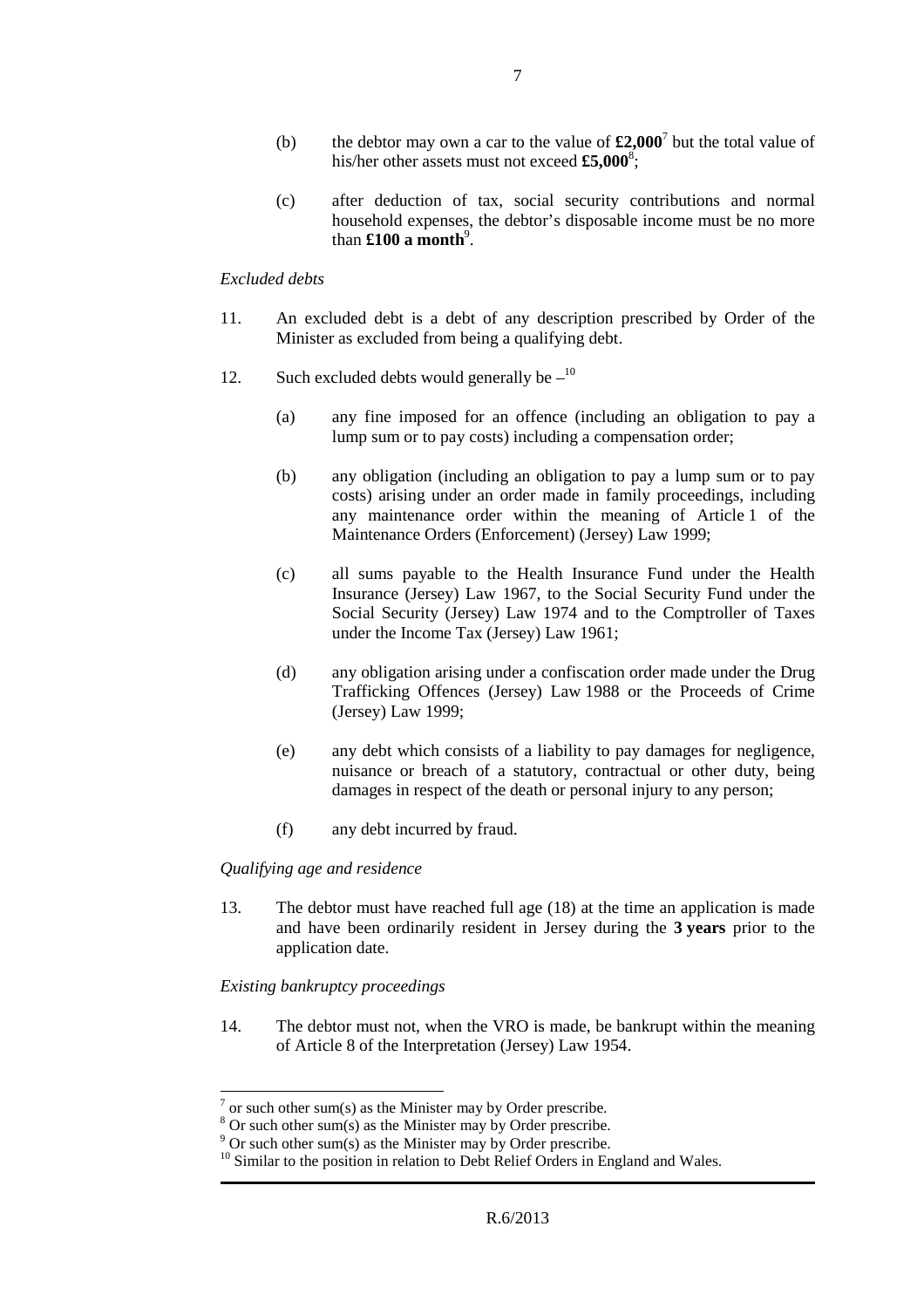15. The debtor must not have been the subject of a VRO within the 5 years preceding the application for the VRO.

# *Application through authorized intermediary*

- 16. Application to the Viscount for a VRO may only be made by an individual, and must be made through an approved intermediary.
- 17. Approved intermediaries will be those persons, corporate or otherwise, prescribed by Order of the Minister. As already indicated<sup>11</sup>, the Minister will, initially at least, prescribe JCAB for this role, but other bodies may be prescribed. This Paper, however, assumes throughout that JCAB is the sole duly authorized intermediary.
- 18. JCAB will be required to
	- (a) assist the debtor in making the application;
	- (b) check that the application has been properly completed; and
	- (c) send the application to the Viscount with JCAB's conclusions.
- 19. The word 'conclusions' is used in the same sense as conclusions in *e.g.* Article 3 of the *Loi* (1862) *sur les teneures en fidéicommis et l'incorporation d'associations* under which the *Partie Publique* offers its conclusions to the Court on any objection there may be to an application under that Law.
- 20. Thus it will fall to JCAB to make an assessment of the application against the discretionary criteria – see paragraphs 4, 5 and 6 above – and offer conclusions to the Viscount to assist him in actually exercising the discretion (on much the same principle as the *Partie Publique* offers its conclusions to assist in the Court to exercise its discretion).
- 21. The requirement is upon JCAB to 'send the application to the Viscount'. If certain basic factual criteria are not met, it is unlikely that JCAB will need to burden the Viscount with an application that in law is bound to be refused. Thus if JCAB ascertains that the debtor –
	- is not insolvent
	- owes more than £25,000 in qualifying debts
	- has assets exceeding £5,000
	- has a disposable income of more than £100 a month
	- has not been ordinarily resident in Jersey for the last 3 years
	- has not attained the age of 18
	- is subject to current bankruptcy proceedings or
	- has been the subject of a VRO within the last 5 years,

JCAB will make it clear to the would-be applicant what JCAB's conclusions on the application would be.

 $\overline{a}$  $11$  See paragraph 3(e) above.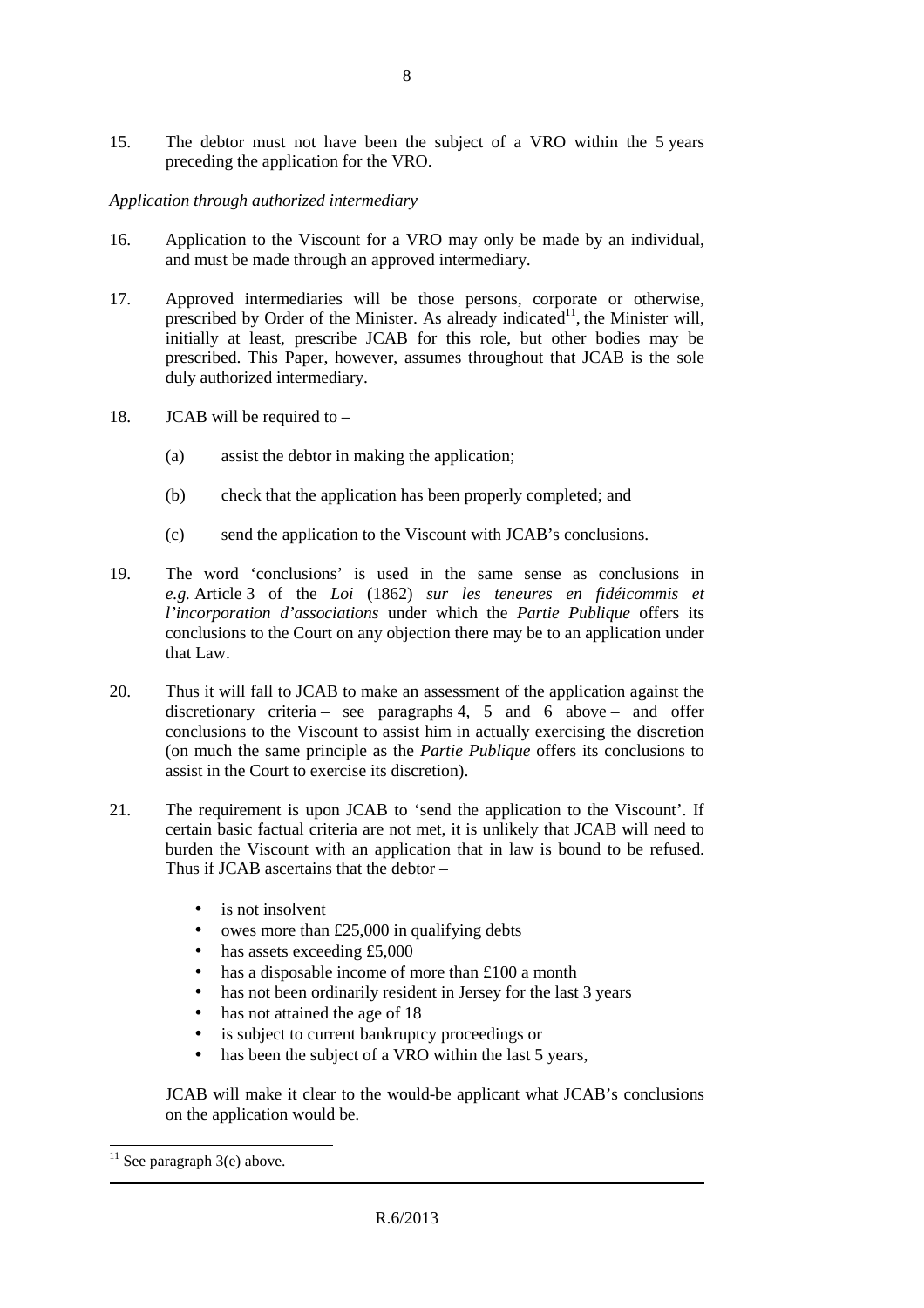- 23. JCAB will need to draw the debtor's attention to
	- (a) all the conditions to which an application for, and the making of, a VRO is subject;
	- (b) the following  $-$ 
		- (i) that checks may be made to verify that the debtor complies with the conditions for granting a VRO and that the debtor needs to consent to such checks being made,
		- (ii) that JCAB must give its conclusions on the application to the Viscount and that the debtor will be informed of such conclusions when the application is sent to the Viscount;
	- (c) the consequences, including criminal liability, of the debtor making any false representation or omission in connection with the application.
- 24. When the application is sent to the Viscount it will need to include
	- (a) a list of the debts to which the debtor is subject at the date of the application, specifying –
		- (i) the amount of each debt (including any interest, penalty or other sum payable in relation to the debt) and
		- (ii) the creditor to whom it is owed:
	- (b) details of any security held in respect of any of those debts; and
	- (c) such other information about the debtor's affairs (including his/her creditors, debts and liabilities and his/her income and assets) as may be prescribed by Order.
- 25. Further provision will be able to be made by Order as to
	- (a) the form of an application for a VRO;
	- (b) the precise manner in which an application is to be made; and
	- (c) information and documents to be supplied in support of an application.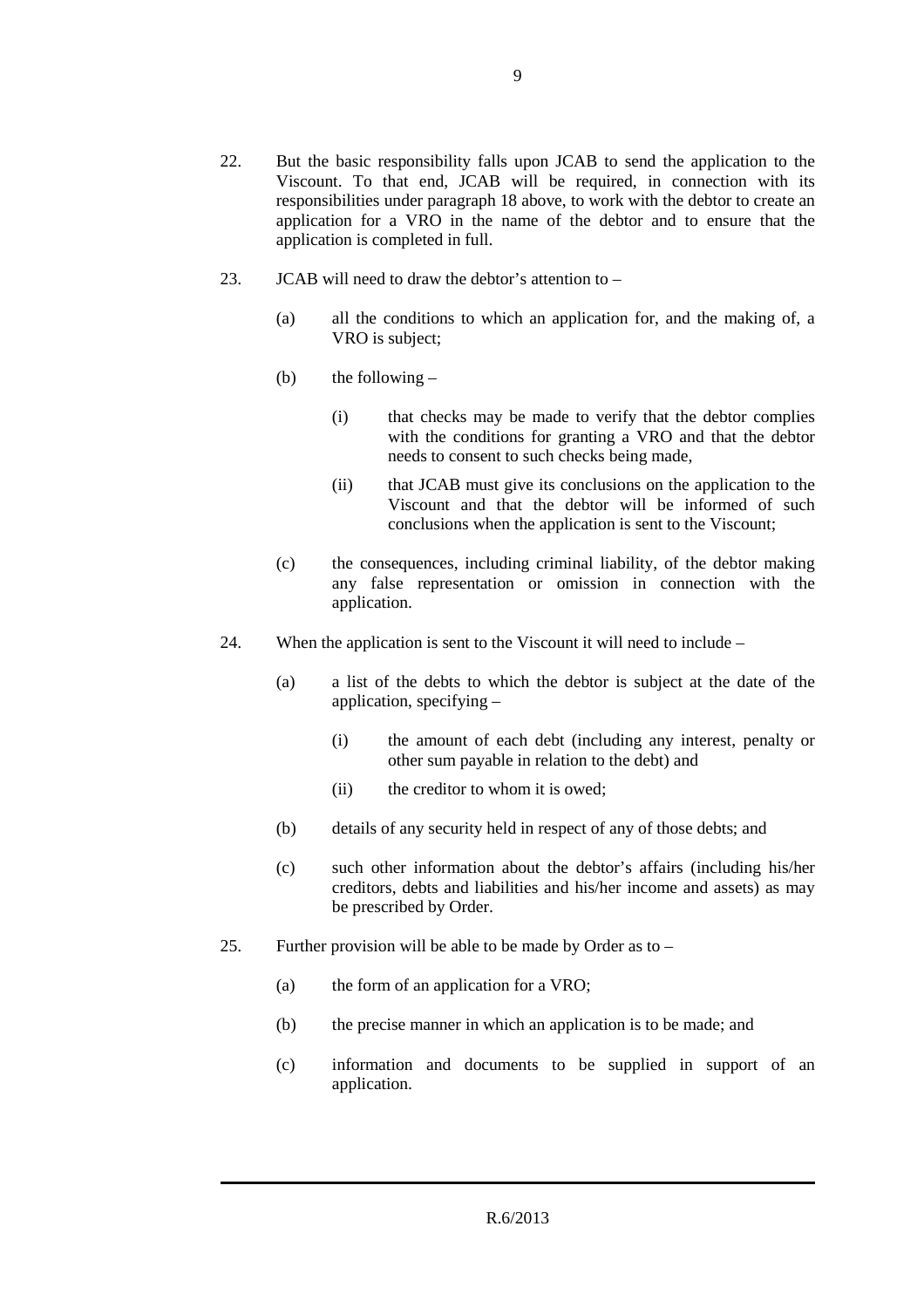#### *The rôle of the Viscount*

- 26. Applications will be determined by the Viscount in right of that office and not as an arm of the Royal Court.
- 27. The scheme is intended to enable applications to be decided quickly, but not so as to operate unfairly on the creditor. How both objectives are achieved will become clear from the following paragraphs.
- 28. An application for a VRO will normally be considered 'on the papers'<sup>12</sup> in the manner of a *cause de brièveté*. <sup>13</sup> The Viscount will nonetheless be able to require further information if need be (as we shall see).
- 29. To be able to act quickly, the Viscount will be able to apply certain presumptions when determining an application, *viz* –
	- (a) that the debtor meets the requirements for a VRO if such appears to be the case from information supplied, and there is no reason to believe that the information is inaccurate or incomplete or that the debtor's circumstances have changed;
	- (b) that the debts specified at the date of the application are qualifying debts unless he has reason to believe otherwise.
- 30. The Viscount may nonetheless stay consideration of the application until he has received answers to any queries raised with the debtor or with JCAB in relation to anything connected with the application.
- 31. The involvement of JCAB should mean that most applications are wellfounded. But at all events, if the VRO is made, the Viscount will be required to notify the creditors affected by it.
- 32. Where an objection is made to the VRO or it is discovered that the order arguably should not have been made, the Viscount will *then* look into the case in greater detail (see below *'The position of the creditor'*).
- 33. If the Viscount refuses an application he must give reasons for his refusal to the debtor. The Viscount will at all events inform JCAB of the outcome of the application.

#### *The position of the creditor*

34. As has been seen, the presumptions made by the Viscount<sup>14</sup> are designed to ensure a 'fast-track' decision. This is important for the debtor and fundamental to the whole scheme. As we shall see in more detail below, once the VRO is registered, a moratorium in respect of the debts specified in the VRO takes effect.

 $\overline{a}$ 

<sup>&</sup>lt;sup>12</sup> See e.g. RCR Rule 15/3C under which the Greffier may consider and determine certain planning appeals on the basis of the documents filed and without oral arguments by the parties.

<sup>&</sup>lt;sup>3</sup> A *cause de brièveté* was not subject to the normal rules of pleading.

<sup>&</sup>lt;sup>14</sup> See paragraph 29 above.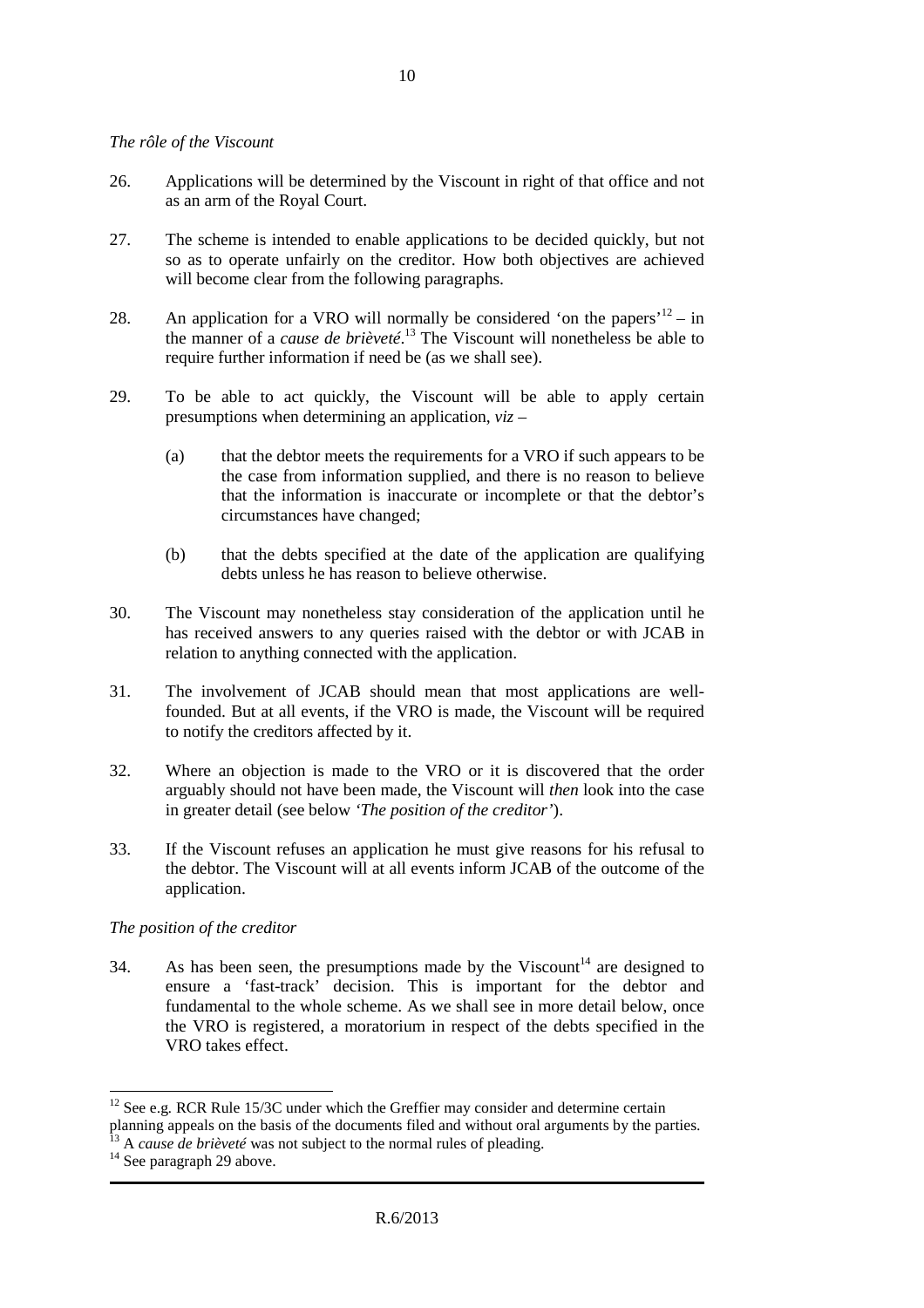- 35. The application of the presumptions would, however, be unfair on the creditors affected by the moratorium if, on a more thorough analysis, there were grounds for refusing a VRO. Therefore it is equally important that any person specified in a VRO as a creditor to whom a specified qualifying debt is owed may object to –
	- (a) the VRO having been made;
	- (b) the inclusion of the debt in the list of the debtor's qualifying debts; or
	- (c) the accuracy of the details of the debt specified in the VRO.
- 36. Such an objection will need to be made to the Viscount in the prescribed manner. It will need to be –
	- (a) made during the moratorium period relating to the VRO and within a prescribed period for objections (at all events not more than 28 days after the creditor has been notified of the making of the VRO);
	- (b) based on a prescribed ground;
	- (c) supported by information and documents as might be prescribed.
- 37. The Viscount will have to consider every such objection made to him. The Viscount will be able –
	- (a) as part of his consideration of an objection, or
	- (b) on his own initiative,

 $\overline{a}$ 

to carry out an investigation if it seems appropriate.

- 38. Depending on his findings, the Viscount may revoke or amend the VRO. In certain circumstances he may refer a matter to the Royal Court (see further paragraph 41 below).
- 39. The Viscount will be able to require any person to give him such information and assistance as he might reasonably require in connection with such an investigation.
- 40. This will be a more expeditious remedy for a creditor in the first instance than seeking formal judicial review. However, the draft Law will still go on to provide that persons dissatisfied with the actions of the Viscount may apply to the Royal Court,<sup>15</sup> which may give directions or make any order it thinks fit. Such order may include quashing a decision of the Viscount and revoking or amending the VRO.

<sup>&</sup>lt;sup>15</sup> Note the parallel here with *e.g.* Art. 31(7) of the Bankruptcy (Désastre) (Jersey) Law 1990 in relation to a person served with notice of admission or rejection of proof of a debt who is dissatisfied with the decision of the Viscount.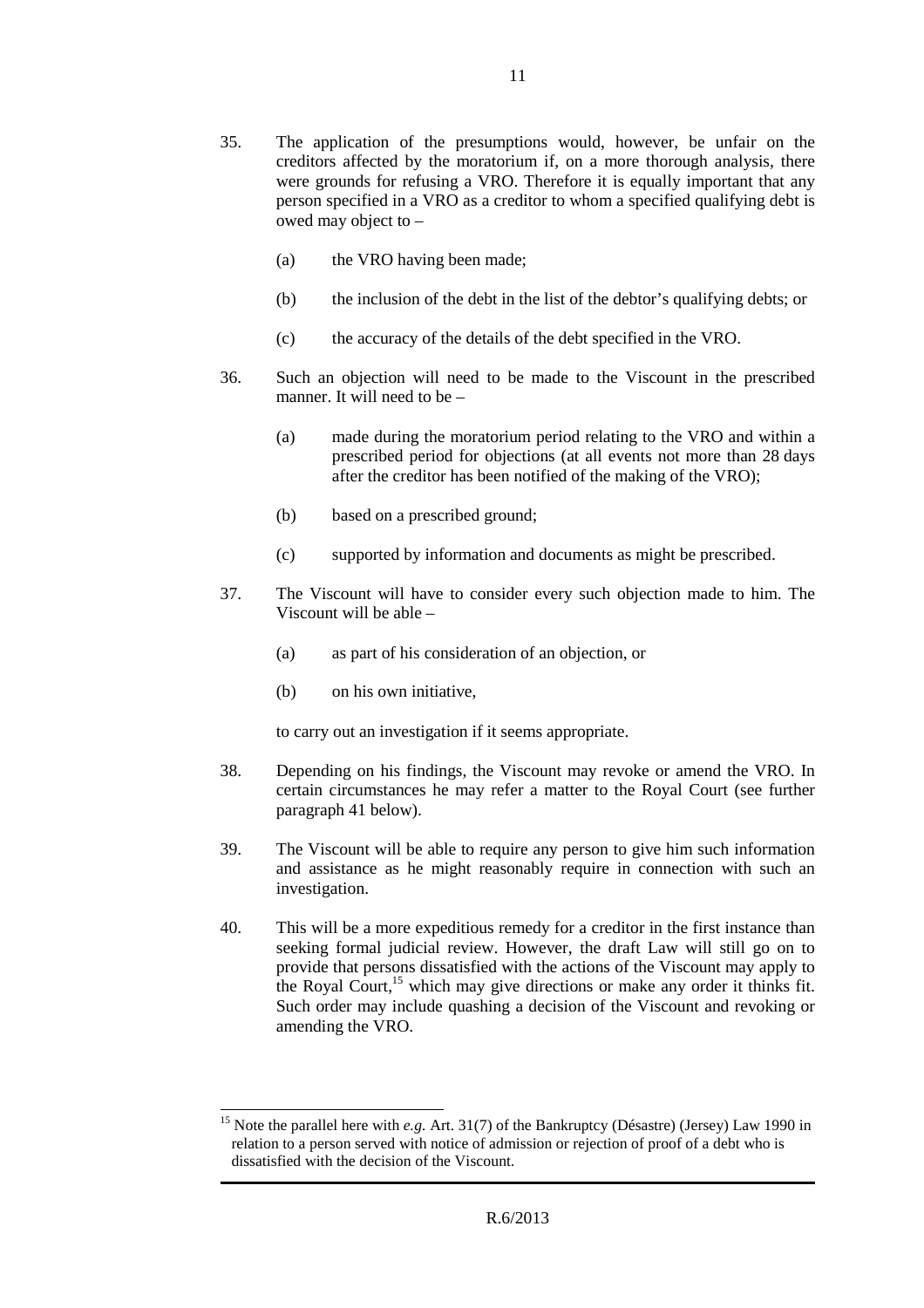41. The Viscount will also be able to make an application to the Royal Court for directions or an order in relation to any matter arising.

# *Making/Content of a VRO*

- 42. It is for consideration whether a VRO will have to be made in a prescribed form (*i.e.* prescribed by Order of the Minister). At all events, the VRO must include a list of the debts which the Viscount is satisfied were qualifying debts of the debtor at the application date, specifying the amount of the debt at that time and the creditor to whom it was then owed.
- 43. The Viscount must
	- (a) give a copy of the VRO to the debtor; and
	- (b) make an entry for the VRO in a register (to be open to the public for inspection) containing the prescribed information about the order.
- 44. Provision will be made by Order as to other steps to be taken by the Viscount or the debtor on the making of the VRO. Such steps will include in particular notifying each creditor to whom a qualifying debt specified in the VRO is owed of –
	- (a) the making of the order and its effect;
	- (b) the grounds on which a creditor may object (see 35. & 36. above), and
	- (c) any other prescribed information.

#### *The moratorium*

- 45. A moratorium commences on 'the registration date', that is to say, when the Viscount enters the qualifying debt specified in the VRO on the register kept by his Department for that purpose (see paragraph 43b above).
- 46. During the moratorium, the creditor to whom such a qualifying debt is owed
	- (a) has no remedy in respect of the debt, and
	- (b) may not
		- (i) apply for a declaration of désastre in reliance on the debt, or
		- (ii) otherwise commence any action or other legal proceedings against the debtor for the debt,

except with the permission of the Royal Court and on such terms as the Court may impose.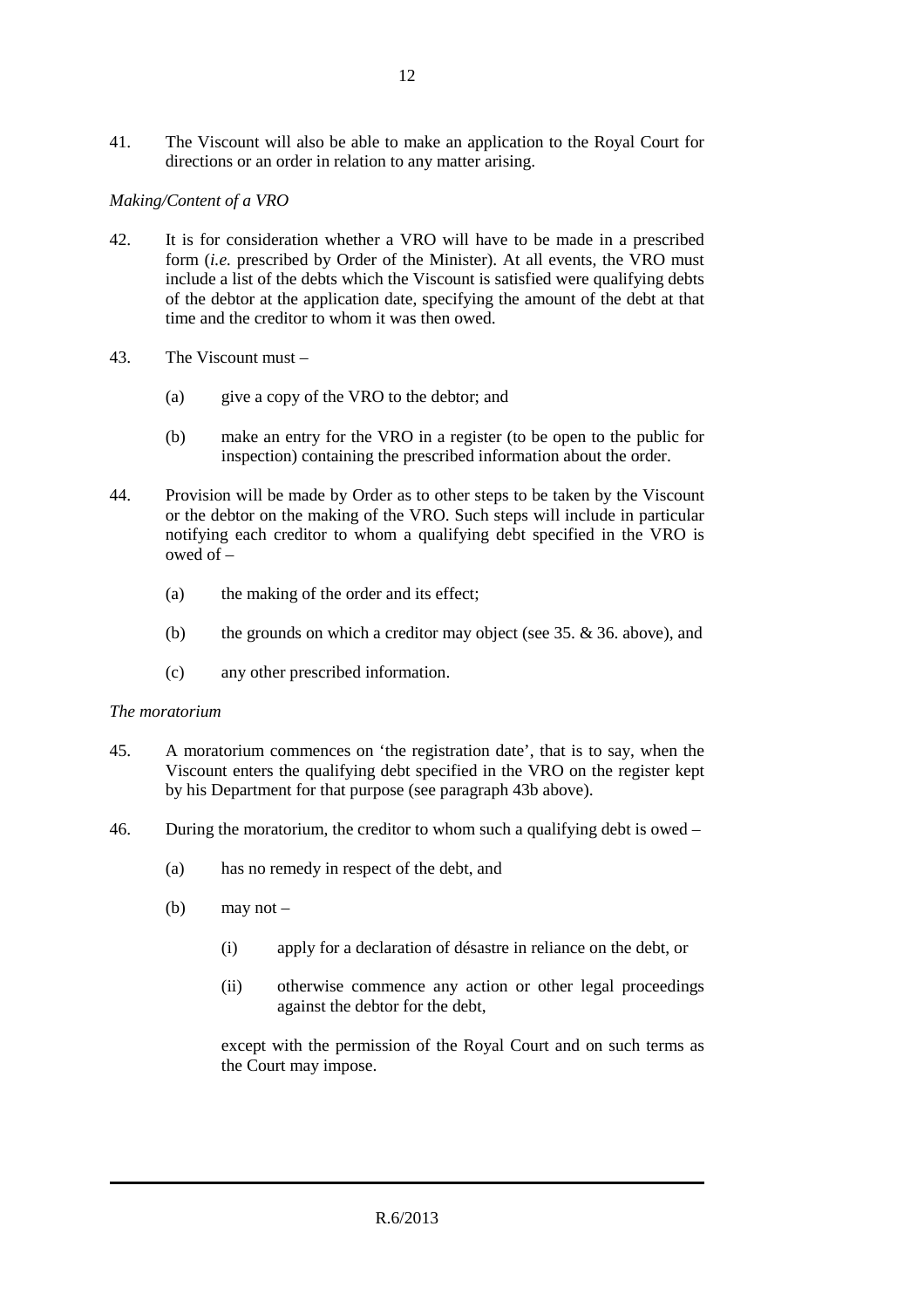- 47. A secured creditor of the debtor may nonetheless enforce the security.
- 48. The moratorium continues for the period of one year beginning with the registration date, unless –
	- (a) the moratorium terminates early; or
	- (b) the moratorium period is extended by the Viscount or by the Royal Court (see further below).
- 49. The Viscount may only extend the moratorium period for the purpose of
	- (a) carrying out or completing an investigation (see paragraphs 32 39 above); or
	- (b) taking any action he considers necessary (whether as a result of an investigation or otherwise) in relation to the VRO.
- 50. The Viscount may not extend the moratorium period beyond the end of the period of 3 months beginning after the end of the initial period of 1 year.
- 51. The moratorium period may be extended more than once, but any extension must be made before the moratorium would otherwise end.<sup>16</sup>

## *Discharge from qualifying debts*

 $\overline{a}$ 

- 52. At the end of the moratorium applicable to a VRO, the debtor is discharged from all the qualifying debts specified in the VRO (including all interest, penalties and other sums which may have become payable in relation to those debts since the date on which the application was lodged by JCAB with the Viscount).
- 53. However, this does not apply if the moratorium terminates early, nor does it apply in relation to any (apparently) qualifying debt which the debtor actually incurred in respect of any fraud or fraudulent breach of trust to which the debtor was a party.
- 54. The discharge of the debtor does not release any other person from
	- (a) any liability (whether as partner or joint owner/tenant of the debtor or otherwise) from which the debtor is released by the discharge; or
	- (b) any liability as guarantor for the debtor or as a person in the nature of such a guarantor.
- 55. If the VRO is revoked by the Royal Court (see paragraph 40 above) after the end of the moratorium period, the qualifying debts specified in the VRO shall, so far as practicable, be treated as though the moratorium had never applied to them.

<sup>&</sup>lt;sup>16</sup> Compare section 251H of the Insolvency Act 1986 of the United Kingdom.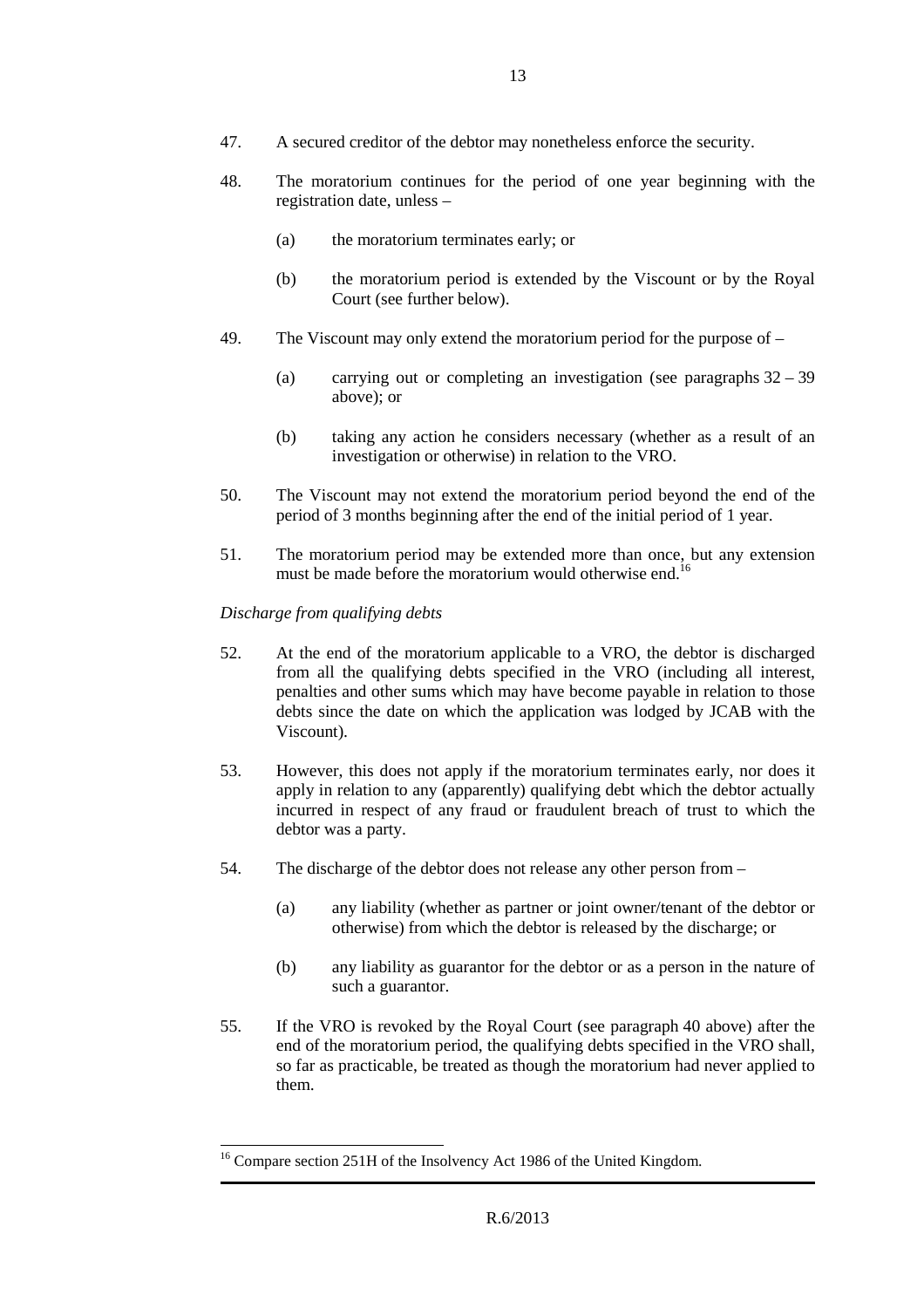*Assisting the Viscount* 

- 56. A debtor has certain duties to the Viscount after the making of an application for a VRO. The debtor must –
	- (a) give to the Viscount such information,
	- (b) attend on the Viscount at such times, and
	- (c) do all such other things,

as the Viscount may reasonably require for the purpose of carrying out his functions in relation to the application or, as the case may be, the VRO made as a result of the application.

- 57. The debtor must notify the Viscount as soon as reasonably practicable if he or she becomes aware of –
	- (a) any error in, or omission from, the information supplied to the Viscount in, or in support of, the application;
	- (b) any change in his or her circumstances between the application date and the determination date that would affect (or would have affected) the application.
- 58. These duties apply after, as well as before, the determination of the application, for as long as the Viscount is able to exercise functions referred to above.
- 59. If a VRO is made as a result of the application, the debtor must notify the Viscount as soon as reasonably practicable if –
	- (a) there is an increase in his or her income during the moratorium period applicable to the VRO;
	- (b) he or she acquires any property or any property is devolved upon him or her during that period;
	- (c) he or she becomes aware of any error in or omission from any information supplied by him or her to the Viscount after the determination date.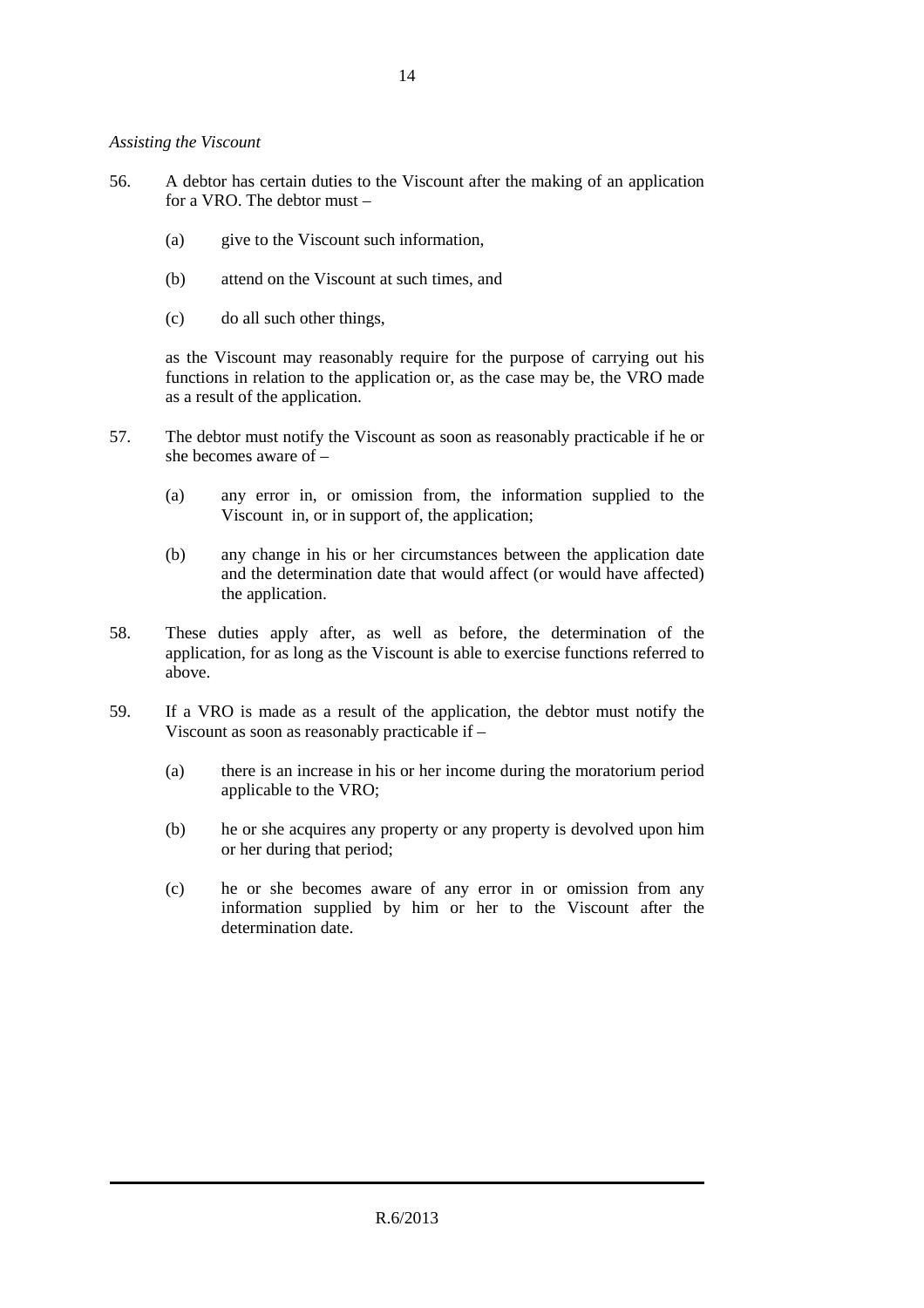#### *C. Good faith, safeguards, offences, etc.*

#### *Factors evidencing bad faith*

- 60. We have seen at paragraph 5 above that there is a requirement of good faith. It will need to be clear, primarily for JCAB's purposes, that certain conduct in particular is deemed to breach such requirement.
- 61. The following<sup>17</sup> while not exhaustive of factors determining the 'clean hands' test – will rank as disqualifying conduct by the debtor –
	- (a) within the 3 years prior to the application for the VRO
		- (i) failing to keep or produce records which account for a loss of property by the debtor, or by a business carried on by him/her,
		- (ii) entering into a transaction at an undervalue;
	- (b) within the 12 months prior to the application for the VRO, giving a preference;<sup>18</sup>
	- (c) trading/incurring a debt knowing that he/she would be unable to pay the debt(s) or being reckless as to such ability;
	- (d) failing to account satisfactorily for a loss of property or for an insufficiency of property to meet his/her debts;
	- (e) carrying on any gambling, rash and hazardous speculation or unreasonable extravagance which may have materially contributed to or increased his/her inability to pay his/her debts;
	- (f) careless neglect of business affairs materially contributing to or increasing his/her inability to pay his/her debts;
	- (g) fraud or fraudulent breach of trust;
	- (h) failing to co-operate with JCAB or with the Viscount.

*Offences – preliminary observation* 

62. It follows from the fact that the VRO scheme relies in many respects upon the *bona fides* of the applicant in providing information about the state of his or her financial affairs (and in keeping that information updated) that the draft Law will need to cater for a variety of offences of dishonesty in connection with applications under the scheme.

 $\overline{a}$  $17$  Based broadly on the criteria applied in England when considering whether or not to make a DRRO (*i.e.* a Debt Relief Restrictions Order). See Insolvency Act 1986 of the United Kingdom – Schedule 4ZB.

<sup>&</sup>lt;sup>18</sup> There are definitions in the Bankruptcy (Désastre) (Jersey) Law 1990 of 'entering into a transaction at an undervalue' and 'giving a preference', but they will not necessarily be the same as the respective definitions for the purposes of this Law. It is not practicable to enter into a prolonged analysis here, but the Law Officers' Department will be able to assist the Draftsman in due course on the detail required.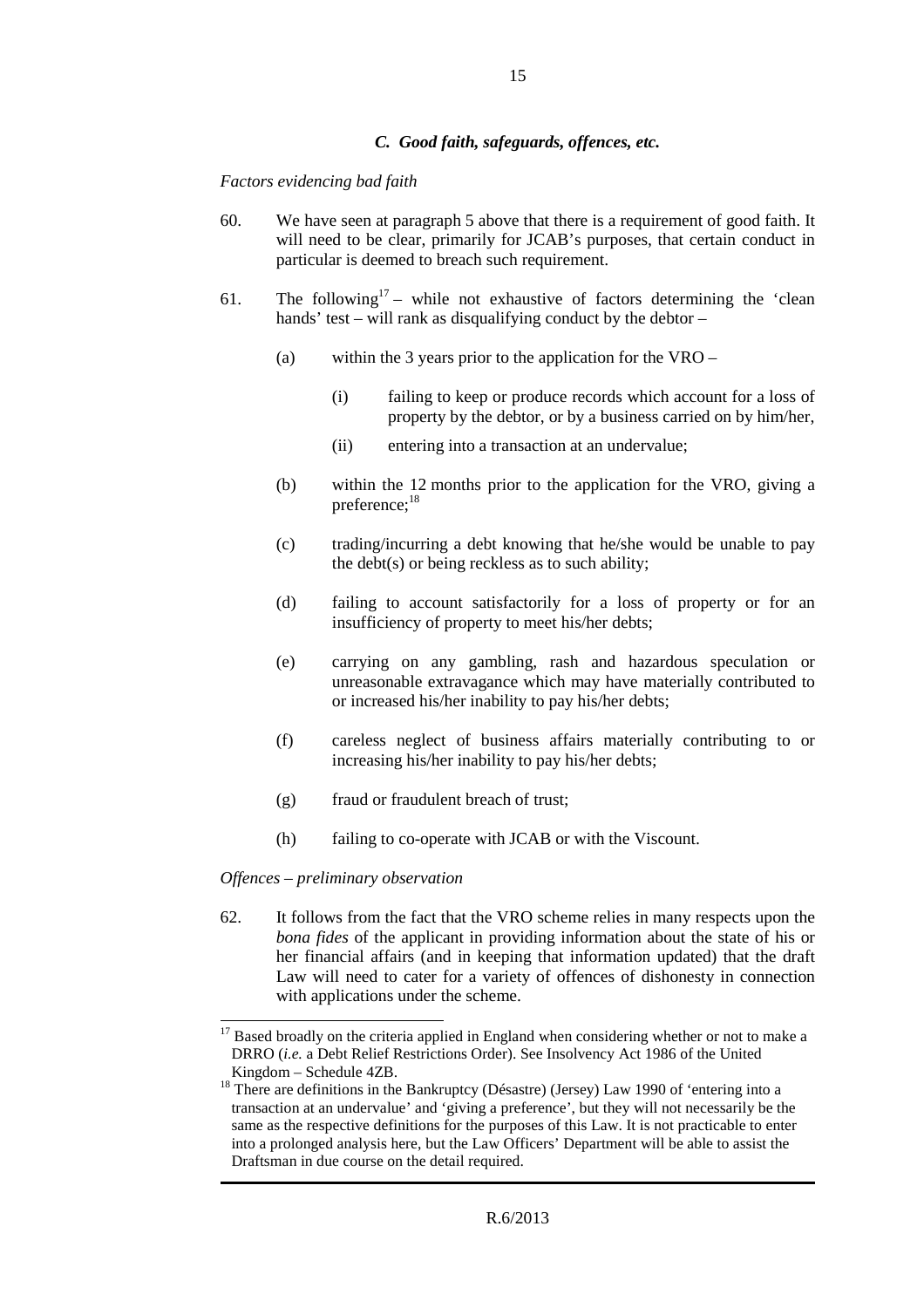- 63. The following is a provisional outline of the offences that it would be proposed to include in the draft Law, and of the penalties proposed for the offences.
- 64. The penalty for the most serious of such offences will be 7 years' imprisonment or an unlimited fine or both – which corresponds to the maximum under Article 36(3) of the Social Security (Jersey) Law 1974.<sup>19</sup> The lesser offences will attract a maximum of 2 years' imprisonment or an unlimited fine. $20$

#### *Offences – false representations and omissions*

65. The debtor – as we have seen (paragraphs  $56 - 59$  above) – must provide complete and accurate information, and remains under an obligation to provide information to the Viscount once the VRO is made. A debtor who deliberately provides false information or omits pertinent information commits an offence.

## *Offences – concealment or falsification of documents*

- 66. A failure to produce books, papers or other documents to the Viscount, or concealment, falsification, etc. is an offence. The offence may be committed before making the application for the VRO, and during both the application process and the moratorium period.
- 67. It is irrelevant that the VRO may have been revoked subsequent to an offence being committed.

# *Offences – fraudulent disposal of property*

 $\overline{a}$ 

- 68. A debtor who obtains a VRO is guilty of an offence if he or she fraudulently disposes of any property during the 3 years before the application date or during the moratorium period.
- 69. It is irrelevant that the VRO may have been revoked subsequent to an offence being committed.

# *Offences – fraudulent dealing with property obtained on credit*

- 70. It is an offence for the debtor to dispose of property obtained on credit for which he or she has not paid, or for a person knowingly to receive such property.
- 71. No offence is committed if the disposal or acquisition was in the ordinary course of the debtor's business, but particular attention will be given to the price paid for the property.

<sup>&</sup>lt;sup>19</sup> And also to the penalty on indictment under *e.g.* section 251O(1) of the Insolvency Act 1986 of the United Kingdom – see s. 430 and Schedule 10.

<sup>&</sup>lt;sup>20</sup> This is intended to echo the maximum penalties for the broadly corresponding offences under ss. 251O – 251S of the Insolvency Act 1986 of the United Kingdom.